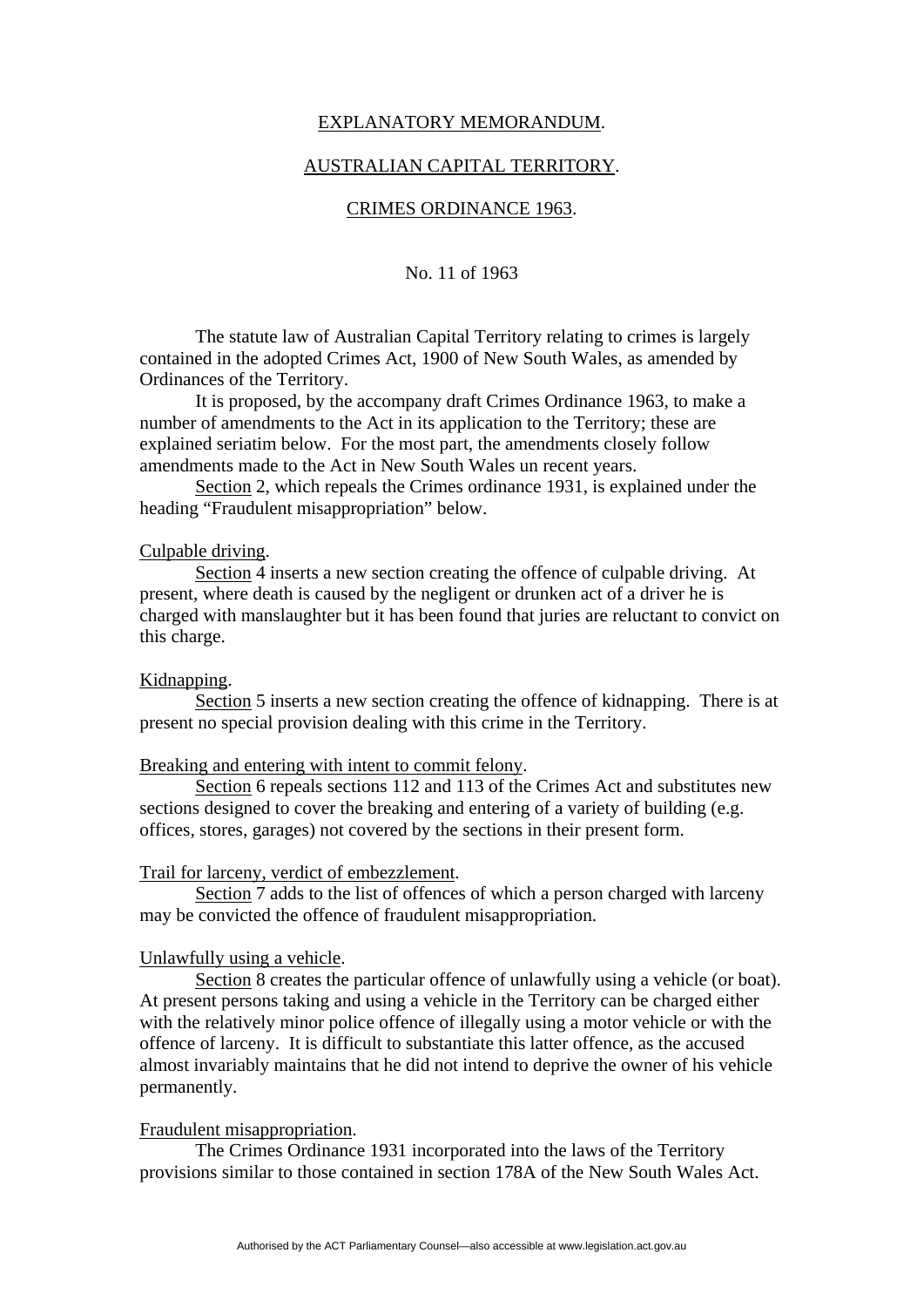Opportunity is now being taken to insert the provisions as section 178A of the Crimes Act, in its application to the Territory. Section 2 repeals the Crimes Ordinance 1931 and section 9 inserts section 178A.

#### False pretences.

 Sections 10, 11, 12 and 13 amend sections 179, 180, 182 and 183 respectively. The object is to broaden the sections so as to include wilfully false promises. The alternative charges are thus extended and the effect is to make it more probable that a person charged with an offence of this general nature will be convicted on the appropriate charge. An additional amendment, made to section 183, makes it possible for a person charged with an offence of this nature to be found guilty, in addition to other offences, of fraudulent misappropriation.

### Malicious injuries to property.

 Sections 196, 197, 198, 201, 202, 203 and 204of the Act as in force in the Territory deal with setting fire to, or otherwise damaging, buildings. The object of sections 14, 15, 16, 18, 19, 20 and 21 of the proposed Ordinance is to make it equally an offence to set fire to, or otherwise damage, vehicles or aircraft. Section 17 effects a drafting improvement.

# Orders for amendment of indictment, separate trail and postponement of trail.

 Sections 365 and 366 of the Act as in force in the Territory provide for the amendment of indictments in a limited number of cases only and they have been found to be not adequate for the variety of circumstances which arise in the preparation of indictments and the conduct of criminal trails. Section 22 of the proposed Ordinance has the effect of widening them considerably in these respects.

# Passing of sentence of less duration than the term fixed or imposition of fine of less than the amount fixed.

 Section 442 of the Act as in force ion the Territory provides for the reduction of a sentence or fine, below the term or amount fixed, in accordance with a scale. The section as now in force in the State enables the Judge to pass a sentence of any less duration than the period fixed or to reduce the fixed amount of a fine to any less amount and section 23 of the proposed Ordinance is designed to achieve the same effect.

 Section 24 makes an amendment consequential on the insertion of section 178A, mentioned above.

#### Certificate of dismissal or conviction a bar to other proceedings

 Under section 499 of the Act as in force in the Territory, in cases of assault a certificate of dismissal or conviction is a bar to all proceedings, civil or criminal, arising out of the same assault, whether taken by the complainant or by any other person. Thus, where a person is fined for an assault on the complainant and pays the fine, a civil action, either by the complainant or by any other person suffering consequential damage, is barred by the section.

 Section 25of the proposed Ordinance is designed to remedy this situation so that the only civil proceedings which will be barred are "proceedings for the same cause at the suit of the person laying the information in respect of the proceedings for assault".